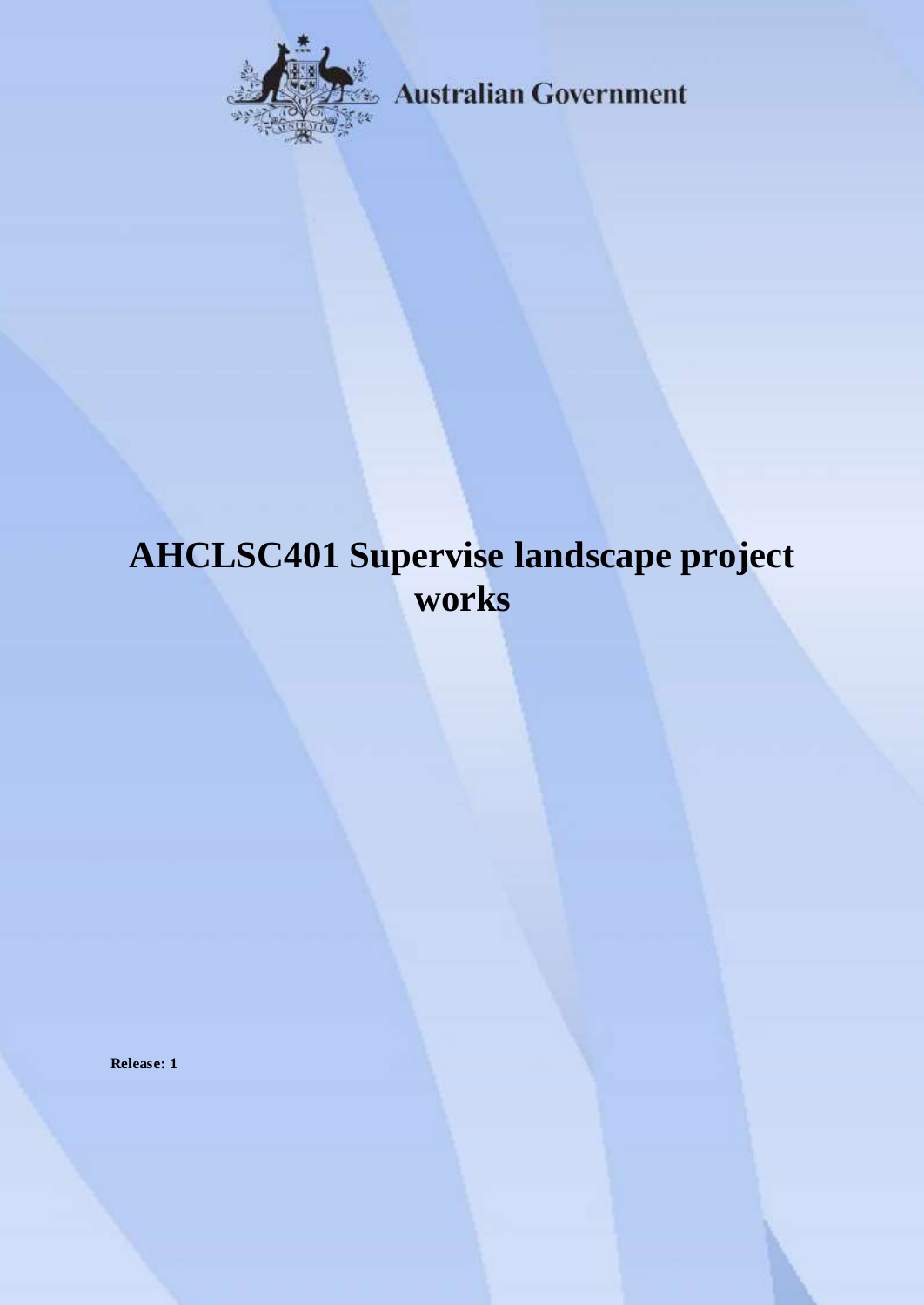### **AHCLSC401 Supervise landscape project works**

| <b>Release Number TP Version</b> |         | <b>Comments</b> |
|----------------------------------|---------|-----------------|
|                                  | AHCv1.0 | Initial release |

#### **Modification History**

## **Application**

This unit of competency describes the skills and knowledge required to supervise landscape project works.

This unit applies to individuals who analyse information and exercise judgement to complete a range of advanced skilled activities and demonstrate deep knowledge in a specific technical area. They have accountability for the work of others and analyse, design and communicate solutions to a range of complex problems. All work is carried out to comply with workplace procedures.

No occupational licensing, legislative or certification requirements are known to apply to this unit at the time of publication.

# **Pre-requisite Unit**

#### **Unit Sector**

Landscape (LSC)

| Element                                            | Performance criteria                                                                                                                                                                                                                                   |
|----------------------------------------------------|--------------------------------------------------------------------------------------------------------------------------------------------------------------------------------------------------------------------------------------------------------|
| Elements describe the<br>essential outcomes.       | Performance criteria describe the performance needed to demonstrate<br>achievement of the element.                                                                                                                                                     |
| 1. Identify scope of<br>landscape project<br>works | 1.1 Identify the nature of the landscape project work and extent of<br>responsibilities and check against landscape documentation<br>1.2 Identify personnel and other resources required to undertake<br>landscape works according to scope of project |
|                                                    | 1.3 Develop a work program to ensure that project outcomes are<br>reached within designated time lines                                                                                                                                                 |
|                                                    | 1.4 Identify workplace health and safety hazards, assess risks and<br>implement controls                                                                                                                                                               |
|                                                    | 1.5 Identify environmental impact of proposed landscape project                                                                                                                                                                                        |

### **Elements and Performance Criteria**